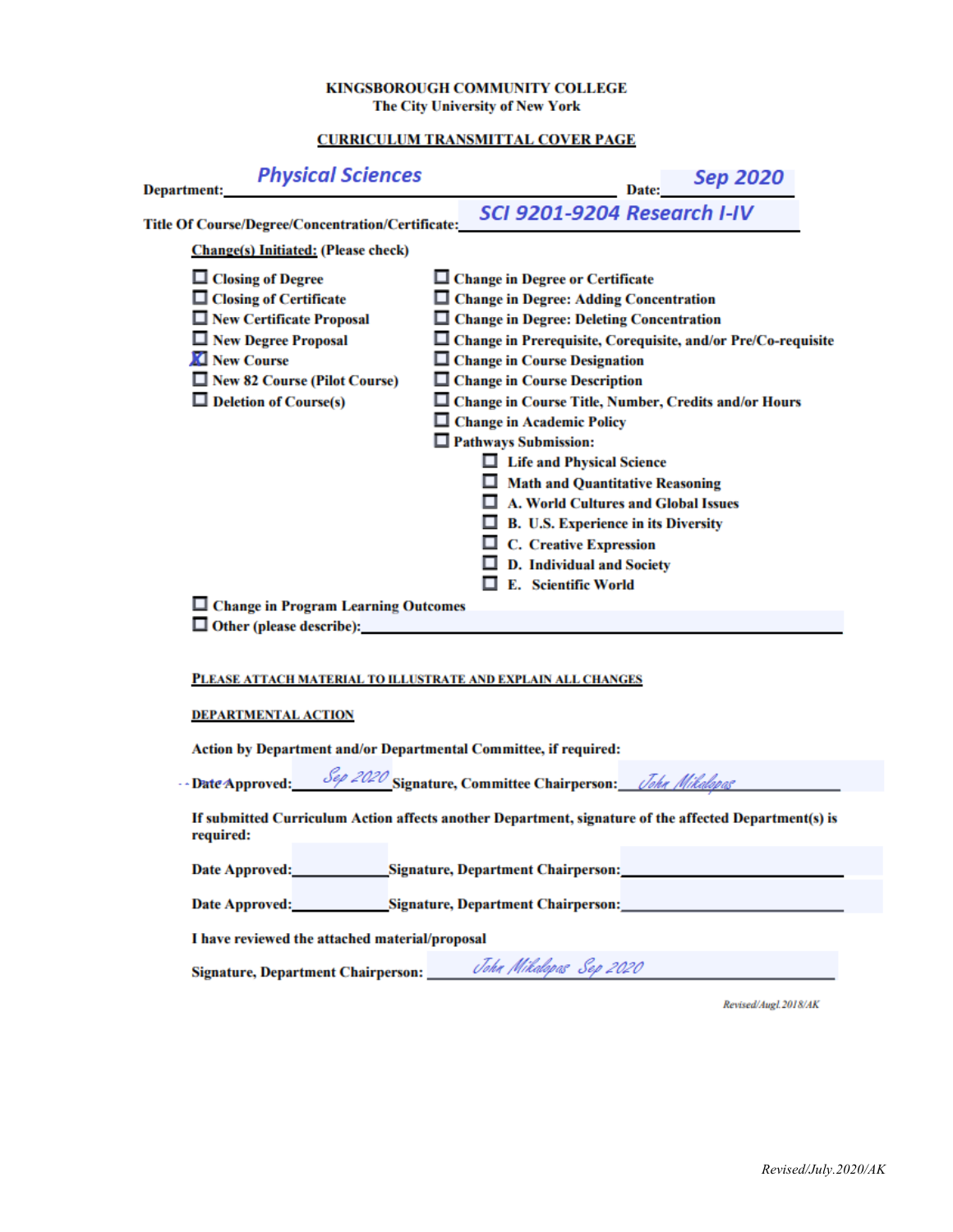Kingsborough Community College

The City University of New York

## **New Course Proposal Form**

1. Department, Course Number, and Title (Speak with Academic Scheduling for assignment of a new course number):

## **PHYSICAL SCIENCES SCI 9201, SCI 9202, SCI 9203, SCI 9204 RESEARCH I, RESEARCH II, RESEARCH III, RESEARCH IV**

- 2. Does this course meet a General Education/CUNY Common Core Pathways Category? **\*Note: 82XX (Pilot) courses CANNOT be considered for Pathways: NO**
	- □ Life and Physical Science
	- $\Box$  Math and Quantitative Reasoning
	- oA. World Cultures and Global Issues
	- **□** B. U.S. Experience in its Diversity
	- $\Box$  C. Creative Expression
	- D. Individual and Society
	- oE. Scientific World

If **YES**, complete and submit with this proposal a CUNY Common Core Pathways Submission Form.

3. Describe how this course transfers (required for A.S. Degree course). If A.A.S. Degree course and does not transfer, justify role of course, e.g. describe other learning objectives met.

Undergraduate research under the supervision of a faculty member is becoming common place and accepted practice at the community college level.

For example, the 2019-2020 College Catalog for Queensborough Community College, City University **of New York includes:** 

**CH-911 Independent Study and Research IA**

**CH-912 Independent Study and Research IB**

**CH-913 Independent Study and Research IIA**

**CH-914 Independent Study and Research IIB**

At Kingsborough, in the Physical Sciences Department, we offer Research I, II, III, IIII courses in our degree course EPS, CHM, EGR, PHY.

The courses proposed here are for the non-science undergraduate major applying the scientific method to a research project.

Standard practice outside CUNY, and as reflected by CUNY TIPPS (Transfer Information & Program **Planning System) internal to CUNY --- credits for research courses transfer as elective credits.**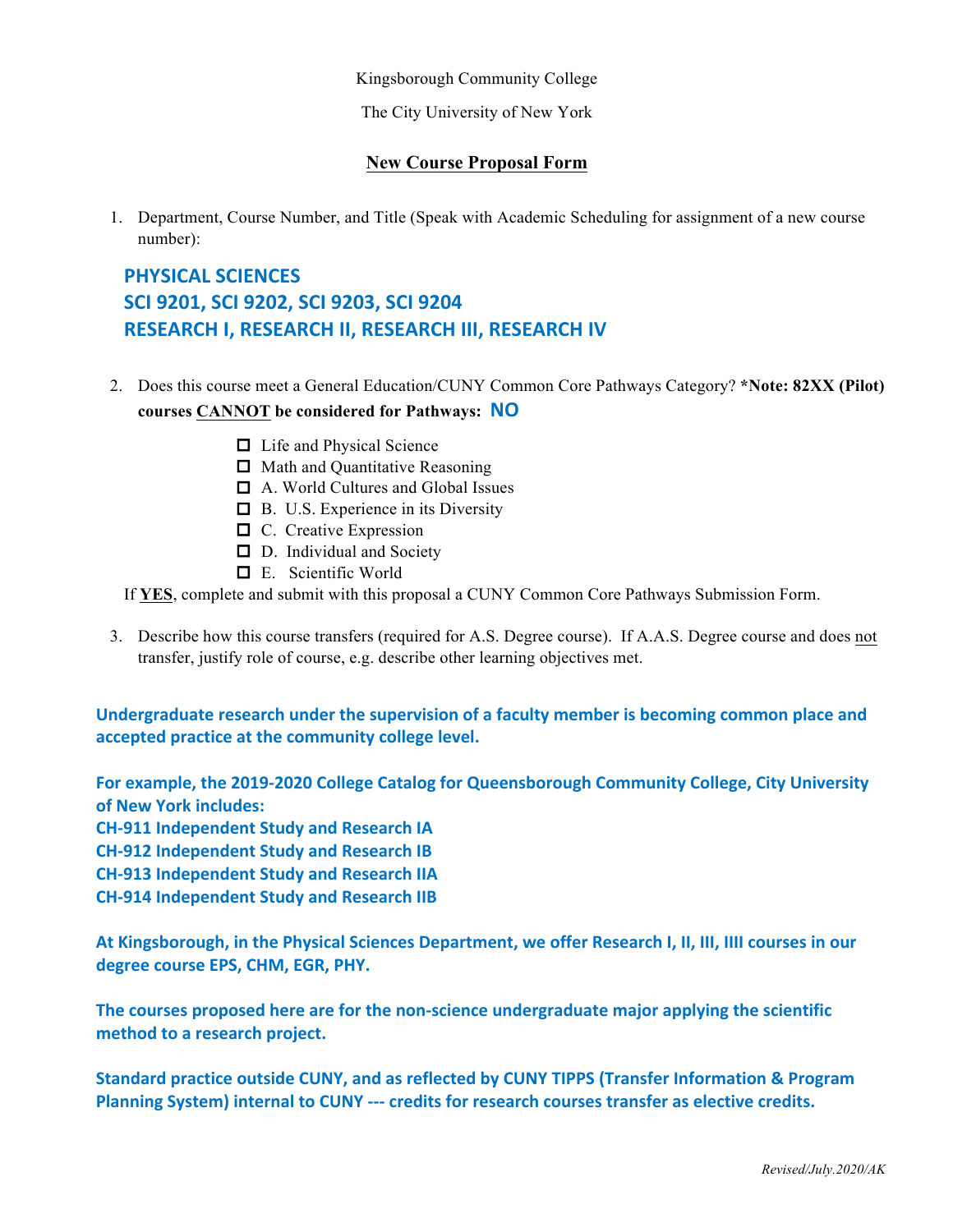**Furthermore, summer NSF (National Science Foundation) (REU-s) Research Experience for** Undergraduates have become common place for both science and non-science majors. Research experience reflected on an academic transcript makes a student more competitive for these stipends.

**MOST IMPORTANTLY** this course is a programmatic part of an ongoing program, CRSP (CUNY **Research Scholarly Program) in which, at present, and for the past several years, 20-25 students at** Kingsborough receive an annual stipend of \$4000 for 320 hours of undergraduate research under the supervision of faculty volunteers. --- Previously, the CRSP program was only open to students studying in traditional STEM departments (i.e. Physical Sciences, Biology or Math). The program is now open to non science majors, enrolled in a science subject and research projects are being conducted from were range of departments. ---- The SCI 9201-04 courses will serve students from non STEM departments, allowing them to receive credit for their research in the CRSP program.

4. College Catalog description of course:

**SCI 9201-9204 RESEARCH I-IV (1, 2 or 3 credit(s) per semester) Planning and carrying out a undergraduate research project under supervision of a faculty member** including literature readings, laboratory work, conferences with faculty member, and presentation of **research results. Prerequisite: Department Permission Required**

5. Credits and Hours Based on *College Credits Assigned for Instructional Hours* - **\*Hours are hours per week in a typical 12-week semester** (Please check **ONE** appropriate box below based on credits) :

| 1-credit:                                                                      | $\Box$ 1 hour lecture                                                                                                                                                                             |  |
|--------------------------------------------------------------------------------|---------------------------------------------------------------------------------------------------------------------------------------------------------------------------------------------------|--|
|                                                                                | $\times$ 2 hours lab/field/gym                                                                                                                                                                    |  |
| 2-credits:                                                                     | $\Box$ 2 hours lecture<br>$\Box$ 1 hour lecture, 2 hours lab/field<br><b>X</b> 4 hours lab/field                                                                                                  |  |
| 3-credits:                                                                     | $\Box$ 3 hours lecture<br>$\square$ 2 hours lecture, 2 hours lab/field<br>$\Box$ 1 hour lecture, 4 hours lab/field<br><b>X</b> 6 hours lab/field                                                  |  |
| 4-credits:                                                                     | $\Box$ 4 hours lecture<br>$\square$ 3 hours lecture, 2 hours lab/field<br>$\square$ 2 hours lecture, 4 hours lab/field<br>$\Box$ 1 hour lecture, 6 hours lab/field<br>$\square$ 8 hours lab/field |  |
| More than 4-credits: $\Box$ Number of credits: (explain mix lecture/lab below) |                                                                                                                                                                                                   |  |
| Lecture<br>Lab<br>Explanation:                                                 |                                                                                                                                                                                                   |  |

For 3 credits --- Students are required to complete 80 hours (average of approximately 6 hours per week for an academic semester) of literature review, progress reports, research work and **presentation of results.**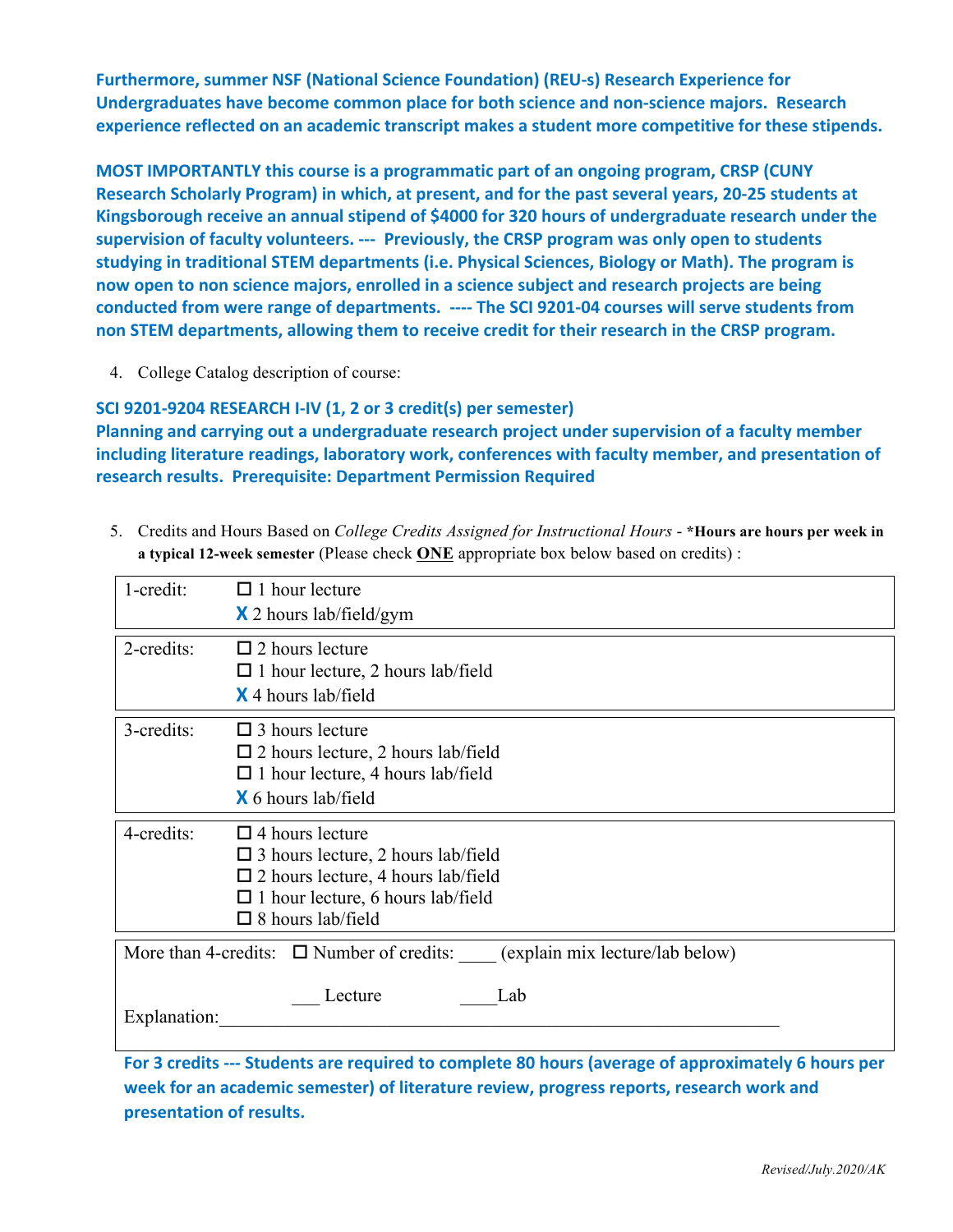- 6. Number of Equated Credits in Item  $#5$   $\qquad 0$  (For Developmental Courses ONLY)
- 7. Course Prerequisites, Corequisites, and Selected Populations (If NONE, please indicate "NONE" for each):
	- A. Prerequisite(s): **Department Permission Required**
	- B. Corequisite(s):
	- C. Pre-/Co-requisite(s):
	- D. Open ONLY to selected Students (specify population):
- 8. Brief rationale to justify proposed course, include:
	- A. Enrollment Summary if previously offered as an 82XX-Pilot Course (include Complete 4-digit 82 course number):
	- B. Projected Enrollment: **1-4 STUDENTS PER SECTION (20-25 FOR ALL 92 SECTIONS)**
	- C. Suggested Class Limits: **4 STUDENTS PER SECTION**
	- D. Frequency course is likely to be offered:
	- E. Role of course in Department's Curriculum and College's Mission:

Undergraduate research under the supervision of a faculty member is becoming **common place and accepted practice at the community college level. Most importantly** this course is a programmatic part of an ongoing program, CRSP (CUNY Research **Scholarly Program) in which, at present, and for the past 2 years, 20-25 students at** Kingsborough receive an annual stipend of \$5000 for 400 hours of undergraduate research under the supervision of faculty volunteers.

- 9. List course(s), if any, to be withdrawn when course is adopted (Note: this is NOT the same as deleting a course): **NONE**
- 10. If course is an internship, independent Study, or the like, provide an explanation as to how the student will earn the credits awarded. The credits awarded should be consistent with the student efforts required in a traditional classroom setting.

**Students will meet individually with faculty supervisory for not less than one hour a week.** 

Students are required to complete all mandatory trainings for research and laboratory work.

**Students will review current literature** 

**Students will formulate a research question** 

**Students will carry out a series of experiments** 

**Students will draw conclusions from their data** 

Students will make and oral and written presentations of their research proposal, data and **conclusions**

Students will meet individually with faculty supervisory for not less than one hour a week.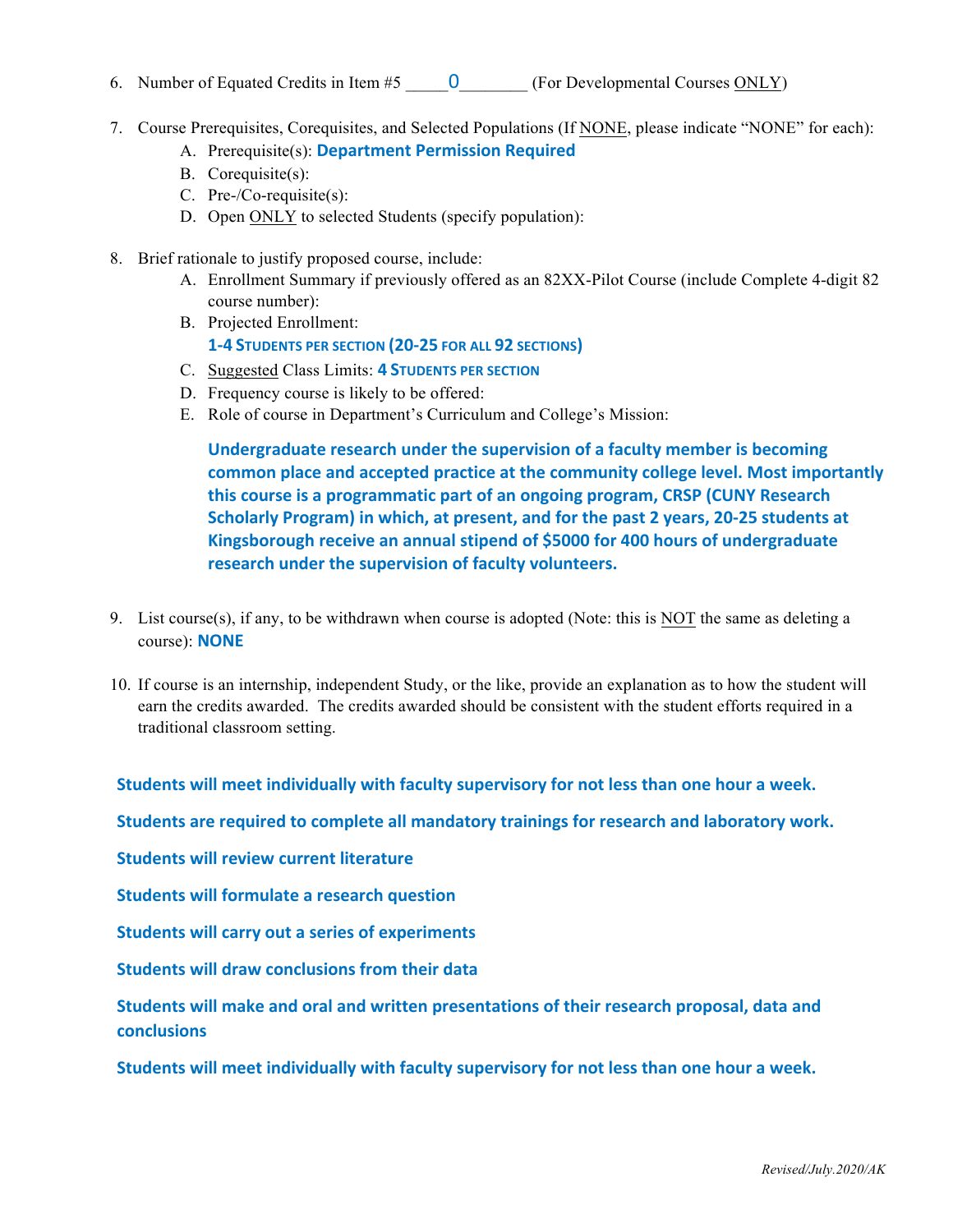11. Proposed textbook(s) and/or other required instructional materials(s):

There is no assigned textbook for this course.

**Research information will be largely derived from reviews and the primary and secondary scholarly** literature provided/directed by the instructor.

There are numerous highly credentialed and recommended guidelines available on line (most related to National Science Foundation Research Experience for Undergraduates ) for undergraduate oral and **poster presentations.**

**http://hsp.berkeley.edu/sites/default/files/ScientificPosters.pdf http://mcnair.ucsb.edu/documents/HowtoCreateaResearchPresentation\_000.pdf**

12. Is the course REQUIRED for a Major, Concentration, or Certificate?

If **YES**, – Submit a separate Curriculum Transmittal Cover Page indicating a "Change in Degree or Certificate" as well as a Proposal that MUST include a rationale for inclusion of the course within the curriculum and the following additional information:

- A. "Current" Degree with all proposed deletions (strikeouts) and additions (bolded) clearly indicated.
- B. "Proposed" Degree, which displays the degree as it will appear in the *College Catalog*

For a copy of the most up-to-date degree/certificate requirements contact Amanda Kalin, ext. 4611, Amanda.Kalin@kbcc.cuny.edu

The Following NYSED Guidelines must be adhered to for **ALL** Degree Programs:

45 credits of Liberal Arts Course work for an Associate of Arts Degree (A.A.) 30 credits of Liberal Arts Course work for an Associate of Science Degree (A.S.) 20 credits of Liberal Arts Course work for an Applied Associate of Science (A.A.S.)

13. Explain what students will know and be able to do upon completion of course:

Upon successful completion of the course, the student will:

- 1) Gain understanding of the process of research;
- **2)** Learn the techniques required to successfully carry out research;
- **3)** Gain experience in writing in the style accepted in scholarly literature;
- **4)** Produce research results; and
- **5)** Gain experience in presenting research results to a scholarly audience.
	- 14. Methods of Teaching e.g. lectures, laboratories, and other assignments for students, including any of the following: demonstrations, group work, website or email interactions and/or assignments, practice in application skills, etc.:

This course centers around individual research projects and will emphasize all aspects of applied research from initial project design, methods, data analysis, graphics, and final presentation. Student's written and graphical work will go through drafts and receive feedback from peers, and mentor. Students will meet individually with faculty supervisory for not less than one hour a week.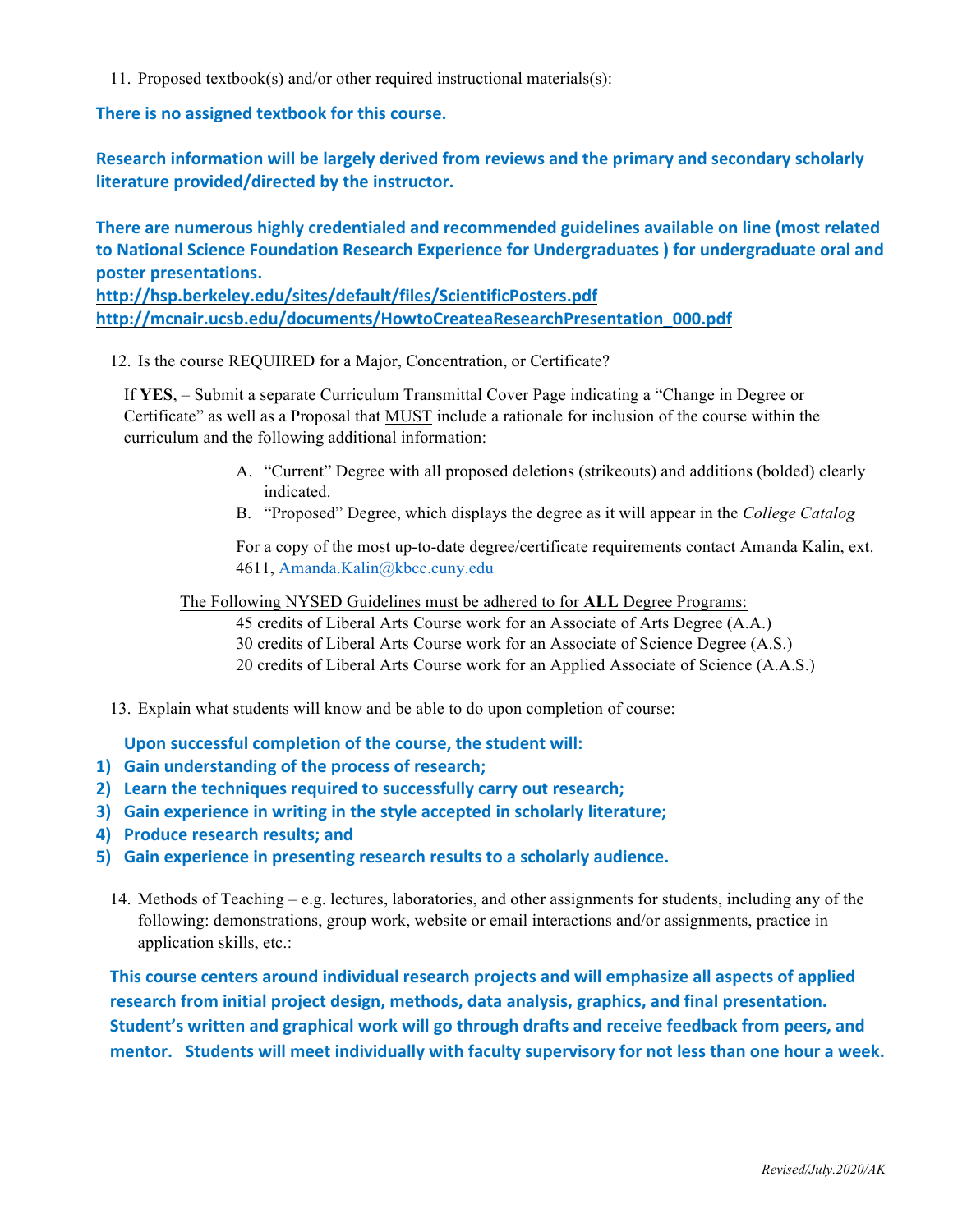15. Assignments to students:

**Students are required to work 80 hours per semester (approximately 6-7 hours per week)** 

**Students are required to complete all mandatory trainings for research and laboratory work.** 

**Students will review current literature** 

**Students will formulate a research question** 

**Students will carry out a series of experiments** 

**Students will draw conclusions from their data** 

**Students will make and oral and written presentations of their data and conclusions** 

16. Describe method of evaluating learning specified in #14 – include percentage breakdown for grading. If a Developmental Course, include how the next level course is determined as well as Next Level Placement.

Since the objective of this course is to carry out research, traditional exams are not an appropriate method of assessing learning. The assigned grade will reflect the priorities and expectations of the supervising faculty member. Student will work on their chosen research projects for a minimum of **80 hours (approximately 6-7 hours per week.) The assessment is based on the following** requirements:

contribution to the design of the research project (update for ongoing projects);

ability in laboratory techniques required to successfully carry out research project (update for **ongoing projects); and**

presentation of research to a scientific audience(update for ongoing projects).

**In specific:** 

**Student demonstrates an understanding (updated for ongoing projects) of underlying literature associated with research project (20%)** 

Student's level of contribution (updated for ongoing projects) to the design of the research project **(20%)** 

**Student keeps accurate records (updated for ongoing projects) associated with research project (20%)**

**Student's commitment and dedication (continued for ongoing projects) if time and effort to the research project (20%)**

**Student's oral and written presentation (updated for ongoing projects) of research project (20%)** 

17. Topical Course Outline for the 12-week semester. This should be specific regarding topics covered, learning activities and assignments:

Week 1-2: Students will submit a description of the proposed (update for ongoing projects) research project to the instructor.